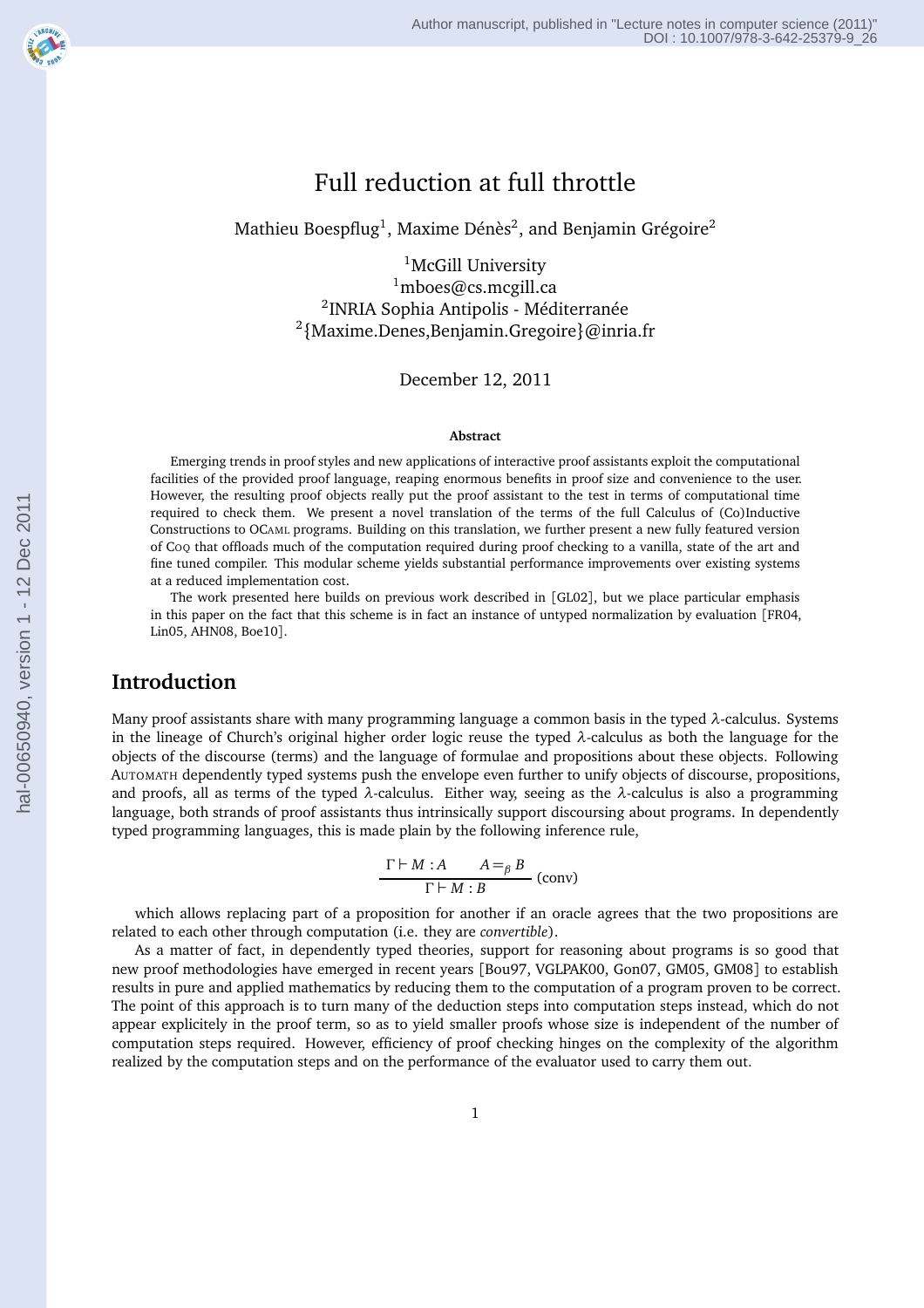Proof by reflection [Bou97, Har95] is one such methodology. Consider subclasses  $\mathscr C$  of the class of all propositions. The idea is that the propositions of somesuch subclasses  $\mathscr C$  are better established by appeal to some metalogical property shared by these propositions rather than to write independent proofs for each of the properties in  $\mathscr C$ . For instance, the standard library of Co<sub>Q</sub> gives ( $\lt$ ) as an inductively defined predicate. But notice that ground instances of  $n < m$  are provable only if the computation  $f(n, m)$  yields the boolean value true as an answer, where

$$
f(x, y) \triangleq \begin{cases} \text{true} & \text{if } \max(x + 1 - y, 0) = 0\\ \text{false} & \text{otherwise} \end{cases}
$$

One can prove  $f(x, y)$  = true by reflexivity in Coq because this proposition is equivalent to true = true by the inference rule (conv) above. Now if we have at hand a proof *p* showing that  $\forall xy$ .  $f(x, y) =$  true  $\Rightarrow x < y$ , then the term  $p \times y$  refl is a proof of  $x < y$ . This is a single, generic proof that works for all ground inequalities and that is independent of the sizes of *x* and *y*. This style of reflection scales up in the large to complicated semidecision procedures, as in the proof of the four colour theorem [Gon07], and is promoted in the small by the SSREFLECT methodology [GM08]. Proofs by reflection also extend to non-ground propositions via *quoting* (lifting to an object representation) and syntactic transformations (of which a generic proof of correctness is established) [Bou97, GM05].

Existing functional programming language runtime environments would be most appropriate to decide the convertibility condition which lies at the heart of most every proof by reflection. However, this strategy faces two problems:

- In a conventional functional programming language, one can only analyze and compare values at base type (lists, integers,...). Inhabitants of function types are effectively black boxes that cannot be compared.
- Programs of a functional language are always closed terms, whereas in our context, we may have to compare (and so to evaluate) open terms (with free variables referencing assumptions in the typing context).

These constraints allow runtimes to only deal with substitutions of closed terms into closed terms, which allows for efficient implementation strategies and elides any issues with name capture. Normal forms cannot always be reached purely by closed substitutions. Only weak head normal forms are computed, meaning that they are only *weakly reduced*. Our objective is to implement *full reduction* to normal form of potentially open terms of dependently typed terms at higher order type, with much of the same performance profile and optimizations as might be available in a mature, optimizing compiler for run-of-the-mill programming languages. We conspicuously avoid modifying any existing compiler to do so, let alone writing our own, by reusing as-is the OCAML compiler.

This design choice follows a long history of previous approaches to normalization using off-the-shelf components. Normalization by Evaluation (NbE) is one such appealingly elegant family of approaches. The point there is to obtain the sought normal forms not by the usual iteration of a one-step reduction relation, but rather by constructing a *residualizing* model *D* of the set  $\Lambda$  of terms, given by a denotation  $\[\ ]$  :  $\Lambda \to D$ , supporting an inverse ↓: *D* → Λ functional [BS91] (called *reification*) such that

- 1. if  $t \longrightarrow t'$  then  $[[t]] = [[t']]$  (soundness);
- 2. if *t* is a term in normal form, then  $\downarrow$   $\llbracket t \rrbracket = t$  (reproduction).

Then it is easy to see that if  $t \longrightarrow^* t'$  where  $t'$  is normal,  $\downarrow \llbracket t \rrbracket = \downarrow \llbracket t' \rrbracket = t'$ , so composing the interpretation with reification gives a normalization function for terms whose normal form exists. In typed NbE and type directed partial evaluation (TDPE) [Dan96], reification is actually done in a type directed way. But such approaches need to be adapted as the type system changes and scaling them up to powerful type systems such as the Calculus of Inductive Constructions (CIC) [CP90, Wer94] with a hierarchy of universes as implemented in COQ is non-trivial. Untyped variants of NbE have been proposed [FR04, Lin05, AHN08, Boe10], but the generality of the untyped approaches have so far come at the cost of adding tags to the interpretation of object syntax to deeply embed it into the host language. While the performance penalty of this tagging can be mitigated in many circumstances [Boe10], some of the interpretive overhead introduced by the tagging invariably remains.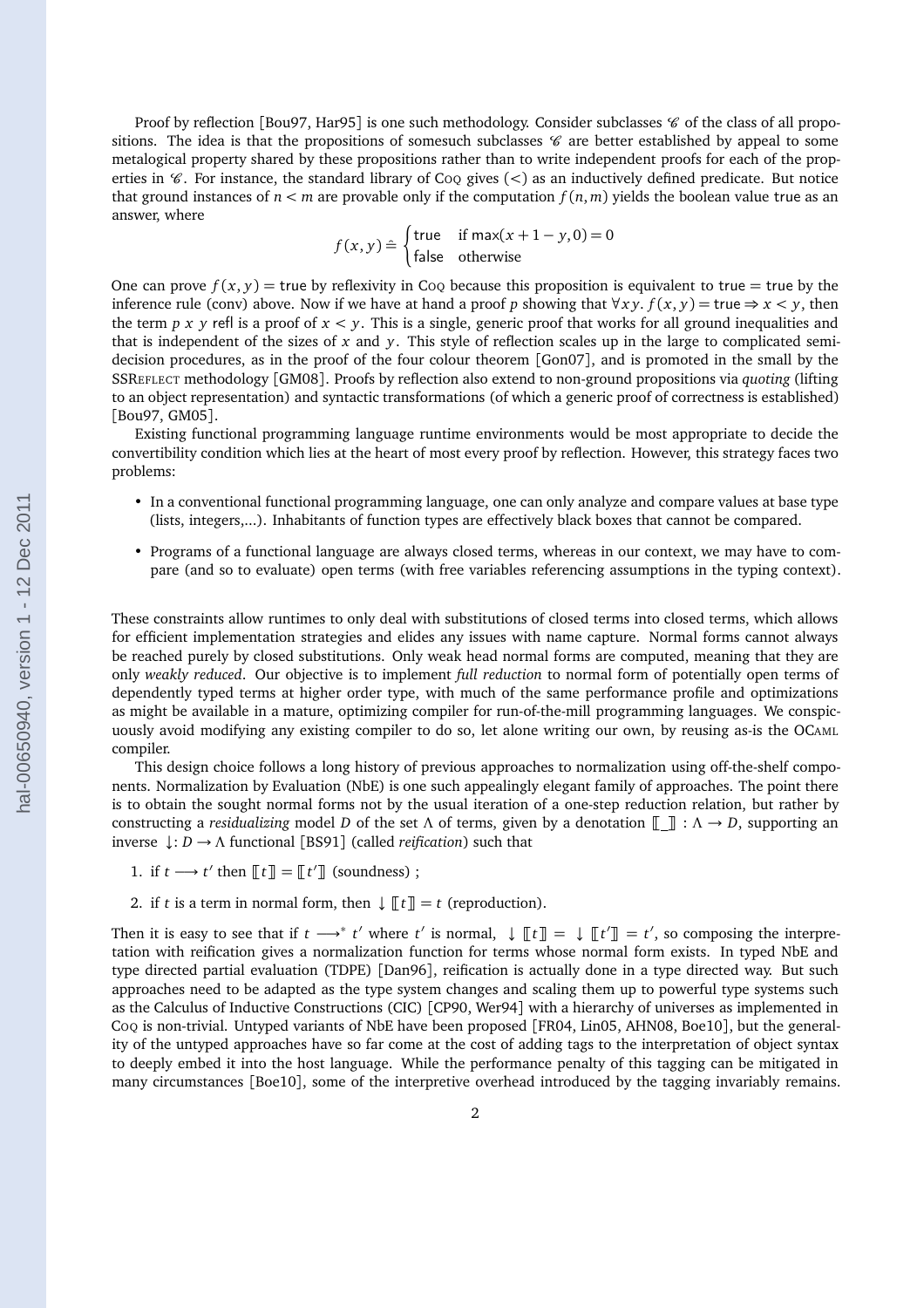Memory allocation and locality of code is negatively impacted and some simple common compiler optimizations (such as uncurrying) need to be redone at the level of the object syntax interpretation.

The implementation of full reduction that we describe here matches the generality of untyped NbE, since it works for all (open) terms of the *λ*-calculus. It also matches the performance of typed NbE, since the interpretation of terms introduces zero interpretive overhead. One no longer needs to choose between full generality and full performance. The approach used here is inspired by [GL02], but unlike this earlier work which requires modified versions of the stock OCAML compiler and virtual machine, we achieve full genericity in the underlying evaluator. We do not need to maintain a custom version of this underlying evaluator, meaning a better separation of concern between writing proof assistants<sup>1</sup> and writing compilers.

The structure of this paper is as follows. In Section 1, we offer as a first contribution a unifying view of untyped normalization by evaluation and of the normalization algorithm of [GL02], showing that the latter can be seen as an instance of the former. We then show how to implement this algorithm by translation of the source language to a functional language, without modifying the underlying compiler or virtual machine, and generalize the algorithm to full reduction of terms of the CIC (Section 2). We proceed to adding coinductive datatypes (Section 3). These encodings are, to the best of our knowledge, novel features in an NbE algorithm. In Section 4, we show through a number of high-level and real world use cases that our solution fares very favourably relative to existing implementations of the conversion rule in COQ, typically attaining a fivefold speedup.

### **1 Implementations for the** *λ***-calculus**

### **1.1 Calculus of symbolic reduction**

Finding the normal form of a term *t* by evaluation hinges upon distinguishing the head of the value of *t*, to continue reduction in the body of the abstraction if the value of *t* is of the form  $\lambda x$ . *t'*. However, *t'* is not, in general, a closed term (*x* can appear free), which evaluators for functional programming languages cater for exclusively.

The symbolic calculus of [GL02] introduces a new kind of value to represent free variables and terms whose evaluation is "stuck" because of a free variable in head position, as well as a new reduction rule. Hence, the weak reduction of open terms can be simulated by weak reduction of closed symbolic terms. The syntax of the symbolic calculus is as follows:

Term 
$$
\ni
$$
 t ::= x | t<sub>1</sub> t<sub>2</sub> | v  
Val  $\ni$  v ::=  $\lambda x.t$  | [ $\tilde{x}$  v<sub>1</sub>... v<sub>n</sub>]

Where  $[\tilde{x} v_1 ... v_n]$  is a value, called an accumulator, representing the free variable x applied to the arguments  $v_1 \ldots v_n$ . The reduction rules of the calculus are:

| $(\lambda x. t) v \rightarrow t \{ x \leftarrow v \}$                         | $(\beta_v)$   |
|-------------------------------------------------------------------------------|---------------|
| $[\tilde{x} v_1 \dots v_n] v \rightarrow [\tilde{x} v_1 \dots v_n v]$         | $(\beta_{s})$ |
| $\Gamma(t) \to \Gamma(t')$ if $t \to t'$ (with $\Gamma ::= t \cap  \cap v $ ) | context       |

The  $\beta_\nu$  rule is the standard β-reduction rule in call by value<sup>2</sup>, the context rule allows reduction in any subterm which is not an abstraction (so called weak reduction). Finally, the *β<sup>s</sup>* rule expresses that free variables behave like boxes accumulating their arguments when applied.

We write  $\stackrel{*}{\to}$  for the reflexive and transitive closure of  $\to$ . We define the value  $\mathcal{V}(t)$  of a closed symbolic term *t* as the normal form of *t* for the relation  $\stackrel{*}{\rightarrow}$ . Since infinite reduction sequences are possible, this normal form does

 $1$ Our implementation is available in a development branch of CoQ at

http://github.com/maximedenes/native-coq, and in a future release of the proof assistant.

 $2$ We commit to call-by-value in the rest of this paper, but we could equally well have chosen any other standard evaluation strategy, such as call-by-need. Anyway, since CIC is strongly normalizing and confluent, the result is independent of the evaluation strategy.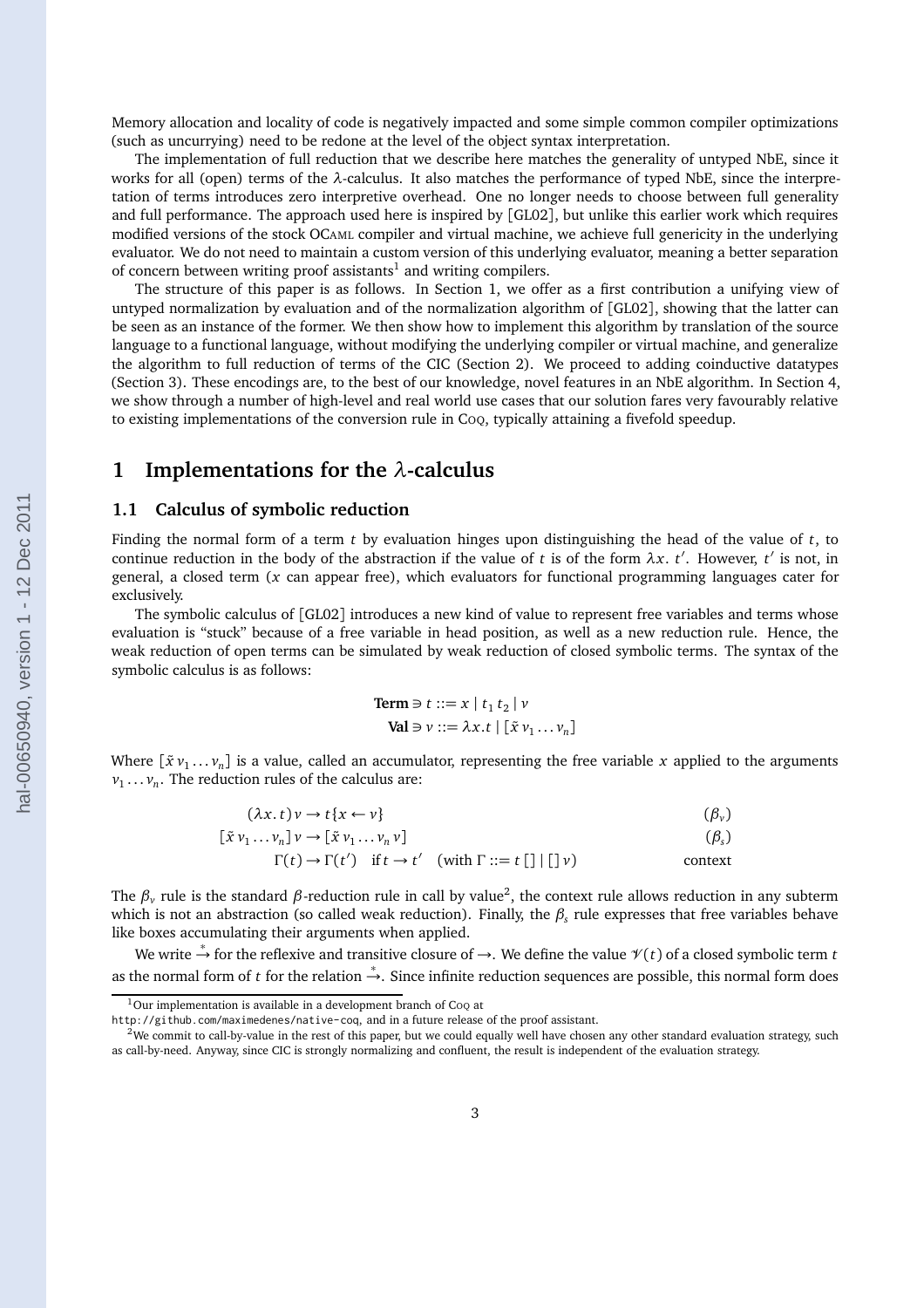not necessarily exist. However, if the normal form exists then it must be a value because the reduction cannot get stuck on closed symbolic terms [GL02].

Given a translation from terms *t* to symbolic terms  $\lceil t \rceil$ , we can now express precisely how to get the normal form of *t* with respect to the *β* rule, by iteration of weak symbolic reduction and readback: first, compute  $\mathcal{V}(\lceil t \rceil)$  by weak symbolic reduction (equation 1); second, inspect the resulting value and recursively normalize the subterms (*readback*).

$$
\mathcal{N}(t) = \mathcal{R}(\mathcal{V}(t))
$$
 (1)

 $\mathcal{R}(\lambda x.t) = \lambda y \cdot \mathcal{N}((\lambda x.t) [\tilde{y}])$  where *y* is fresh (2)

$$
\mathcal{R}[\tilde{x}\nu_1 \dots \nu_n] = x \mathcal{R}(\nu_1) \dots \mathcal{R}(\nu_n)
$$
\n(3)

The normalization algorithm takes a closed symbolic term and returns a *λ*-term in normal form. If the value is an accumulator the readback function simply injects the symbolic variable  $\tilde{x}$  into the source variable  $x$  and applies it to the readback of the accumulated arguments (equation 3).

If the value is a function  $\lambda x$ . *t*, the readback function simply normalizes the application of the function to a fresh<sup>3</sup> symbolic variable [ $\tilde{y}$ ] (equation 2). Note that the application reduces in one step to  $t\{x \leftarrow [\tilde{y}]\}$ , so  $\mathcal{N}((\lambda x,t) \mid \tilde{y})$  will return the normal form of t modulo renaming of x into *y*. This trick is key to using stock evaluators for symbolic reduction: it means that we do not need to be able to peek inside a function to examine its body. Functions are black boxes whose only observable behaviour is through applying it to some value, as usual.

In [GL02], the authors use a modification of the OCAML abstract machine to get an efficient reducer for the symbolic calculus. This come at a price: while the implementation effort is reduced, the new abstract machine and associated compiler must be maintained separately, *ad infinitum*. Furthermore, the efficiency is limited to what abstract machines can afford us, which is often much less than compilation to native code. This paper could have been about a new ahead-of-time or just-in-time native code compiler for this abstract machine, but such a specialist task should hardly be the concern of developers of proof assistants and would likely achieve little over reusing as is an existing compiler to native code for an existing language. In the next section, we present a modular interface that we instantiate in two ways, giving two implementations of the above symbolic calculus, both times as vanilla OCAML programs. The first is inspired by higher order abstract syntax (HOAS) and the second uses the reflective capabilities of OCAML.

#### **1.2 Abstract setting**

To perform the normalization of a source term (here a *λ*-term), we first translate it into a program of our target language (here OCAML) that computes a value. Then, by inspection of the head of the obtained value, we will readback the value into a source term in normal form. To do so we assume that we have a module for values with the following interface:

```
module type Values = sig
  type t
  val app : t -> t -> t
  type atom =
    | Var o f var
  type head =
    | Lam o f t -> t
    | Accu of atom * t list
  val head : t -> head
  val mkLam : (t -> t) -> t
  val mkAccu : atom -> t
end
```
<sup>3</sup>The freshness condition here can be made precise by using de Bruijn *levels* for symbolic variables.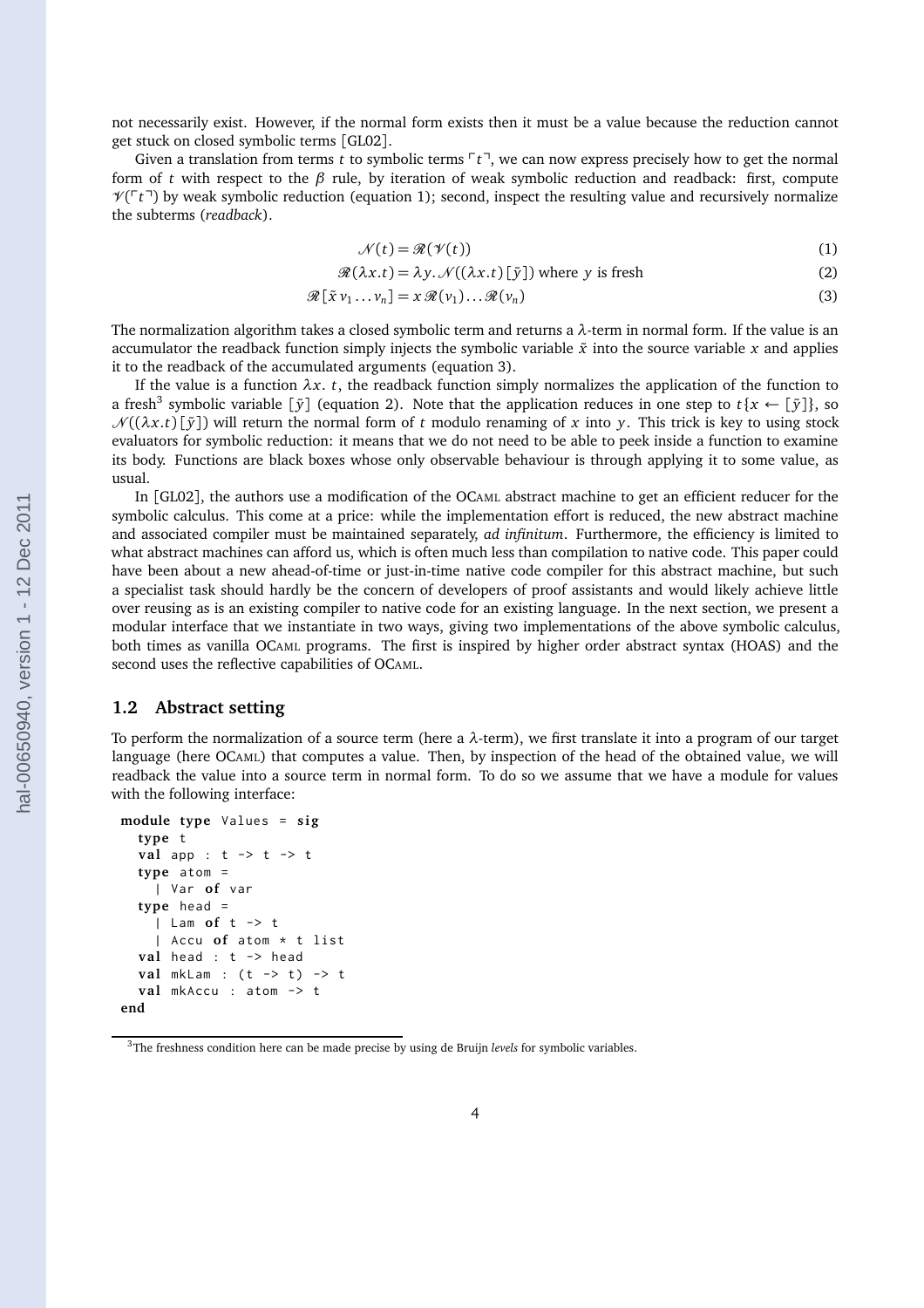The first component of the signature is the type representing values. We assume that given two values we are able to compute the value corresponding to the application of one to the other (the app function). Secondly we assume that we are able to discriminate on the head of any value (the head function). In the case of the *λ*-calculus, a value is either a *λ*-abstraction (constructor Lam) or an accumulator which is an atom applied to its arguments<sup>4</sup> (constructor Accu). Finally, we assume an injection function for atoms. We assume that term abstractions are represented as OCAML functions, with mkLam injecting functions to terms. The following laws should hold: head (mkAccu a) =  $Accu(a, [])$  and head (mkLam f) = Lam f.

The compilation of a *λ*-term to an OCAML program is easily given, as follows:

$$
\begin{aligned}\n\Gamma_X \neg^B &= \begin{cases}\nx & \text{if } x \in B \\
\text{mkAccu(Var } x) & \text{otherwise}\n\end{cases} \\
\Gamma \lambda x. t^{-B} &= \text{mkLam (fun } x \rightarrow \Gamma t^{-B \cup \{x\}}) \\
\Gamma t_1 \ t_2^{-B} &= \text{app } \Gamma t_1^{-B} \Gamma t_2^{-B}\n\end{aligned}
$$

The compiler takes as input a *λ*-term *t* and a set of bound variables *B*, returning an OCAML program computing the weak head normal form of *t*, viewed as a symbolic value. Bound variables in *t* are compiled to OCAML variable. Otherwise, the code builds the accumulator  $\lceil \tilde{x} \rceil$  corresponding to the symbolic variable  $\tilde{x}$ . The compilation of an abstraction builds an OCAML function (the set *B* of bound variables is extended with bound variable *x*). For the application we use the app function to perform application of the functional part to the argument.

The normalization algorithm is thus a straightforward translation of the normalization algorithm presented in the previous section.

$$
\mathcal{N}_{\Lambda} t = \mathcal{R}_{V} \Gamma t^{-\emptyset}
$$
  

$$
\mathcal{R}_{V} v = \mathcal{R} \text{ (head } v)
$$
  

$$
\mathcal{R} (\text{Lam } f) = \lambda y. \mathcal{R}_{V} \text{ (f (mkAccu (Var y)) where y is fresh)}
$$
  

$$
\mathcal{R} (\text{Accu}(a, [v_{n};...v_{1}])) = (\mathcal{R}_{A} a) (\mathcal{R}_{V} v_{1}) ... (\mathcal{R}_{V} v_{n})
$$
  

$$
\mathcal{R}_{A} (\text{Var } x) = x
$$

#### **1.3 Tagged normalization**

A natural implementation for the type t of the Values module, suggested in [Boe10, AHN08], consists in using the type head directly:

```
type t = head
let head v = vlet app t \vee = match t with
  | Lam f \rightarrow f \vee| Accu(a, args) -> Accu(a, v: : args)
let mkLam f = Lam f
let mkAccu a = Accu(a, [])
```
In this case, much of the implementation follows immediately from the laws above. If the first argument models an abstraction, the app function must unbox the first argument to get the representing function and perform the substitution (modelled as application of OCAML values). Otherwise, the first argument is an accumulator. The fact that an accumulator was applied to v is recorded by extending the list of arguments of the accumulator with this new argument.

The representation we described features a succinct implementation. However, explicit tagging of all values to inform about the shape of their heads entails a sizeable performance penalty. Several optimizations are suggested in [Boe10] to mitigate the impact of the costly representation of application, such as uncurrying or specialization of constructors. Although the improvement is significant, we remove the cost of tagging entirely by

<sup>&</sup>lt;sup>4</sup> Arguments are stored in reverse order to allow efficiently extending the list of arguments when applying an accumulator.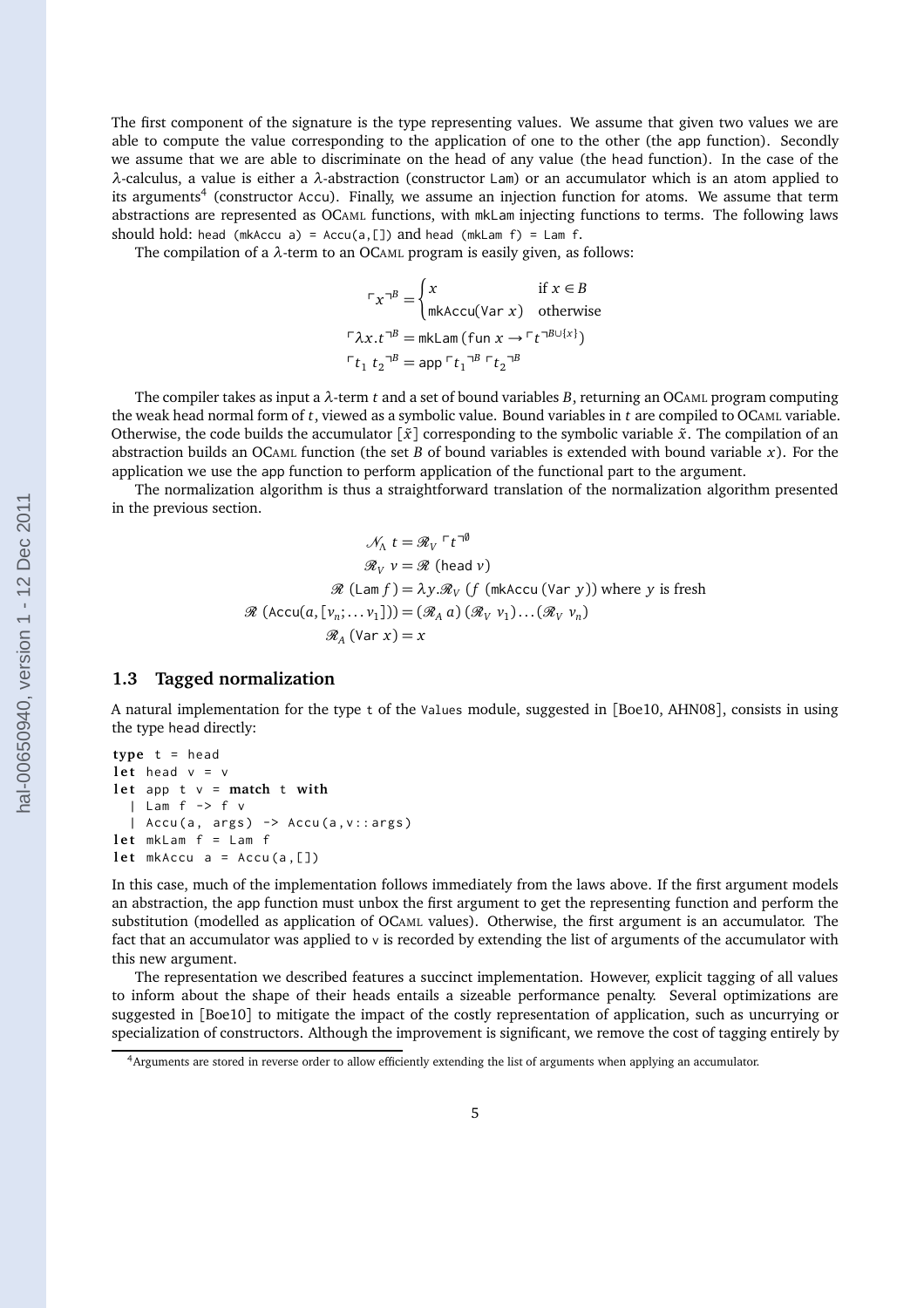doing away with tags. We show in the next section how to encode accumulators as special infinite arity functions. Applications then no longer need to dispatch on heads, given this uniform calling convention for both ordinary functions and accumulators.

### **1.4 Tagless normalization**

Already Grégoire and Leroy [GL02] remark that an accumulator can be viewed as a primitive function keeping a trace of all arguments fed to it. We show how to write such a function within OCAML, without extending the language with a new primitive.

The OCAML runtime manipulates a variety of different kinds of values: integers, floats, or pointers to arrays, constructed values of a user defined datatype, closures, etc. At a low-level, integers are distinguished from pointers to heap allocated blocks by the content of their least significant bit, which is always set to 1 in the case of integers<sup>5</sup>. A memory block, written  $[T:v_0;...;v_n]$ , is composed by its tag  $T$  (a small integer) and its fields  $v_0 \ldots v_n$ . Closures are encoded by a block  $[T_\lambda:C;v_1;\ldots;v_n]$  where the first field *C* is a code pointer and  $v_1,\ldots;v_n$ are the values associated to the free variables of the function (i.e. the environment of the closure).

In [GL02], accumulators are represented using the same layout as closures: [0 : ACCU; *k*] where *k* is the memory representation of the accumulator and ACCU is a code pointer to a single instruction. When applied to an argument this instruction builds a fresh accumulator block containing the representation of *k* applied to the new argument. The major advantage of this technique is that the compilation scheme of the application is unchanged (accumulators can be seen as closures), so there is no penalty to the evaluation of an application. In particular, there is no penalty to the evaluation of closed terms. A second advantage is that the tag used for accumulator blocks is 0 which allows to distinguish the kind of block we obtain by a simple inspection of the tag (the tag *T<sup>λ</sup>* used for closure is not 0).

Our idea is to use the same trick but directly in OCAML. Remember that an accumulator is a function expecting one argument, accumulating this argument and recursively returning an accumulator. Such a function, can be defined as follows<sup>6</sup>:

```
type t = t \rightarrow tlet rec accu atom args = fun v \rightarrow accu atom (v:: args)
let mkAccu atom = accu atom []
```
Given an atom a the value of mkAccu a is a function expecting one argument v. This argument is stored in the list args, and the result is itself an accumulator. This is what we expect, but the tag of the object is *T<sup>λ</sup>* and not 0. Fortunately, the tag of objects can be changed using the Obj module of Ocaml. This leads to the following code for accu:

```
let rec accu atom args =
  let res = fun v \rightarrow accu atom (v::args) inObj.set\_tag (Obj. repr res) 0; (res : t)
```
The result is an object of type t and its tag is now 0. Finally we need to write the head function. For this we inspect the tag of the value: if the tag is not 0 then it is a closure so we can return the value itself; if the tag is 0 we need to get the atom and the accumulating arguments. The atom is stored a position 3 in the closure and the list of arguments at position 4. The  $Obj$ , field function allows to get them. This leads to the following code:

```
type t = t \rightarrow tlet app f v = f vl e t mkLam f = f
let getAtom o = (Obj.magic (Obj.field o 3)) : atom
let getArgs o = (Obj.magic (Obj.field o 4)) : t list
let rec head (v:t) =let o = 0bj. repr v inif Obj.tag o = 0 then Accu (getAtom o, getArgs o) else Lam (v)
```
<sup>&</sup>lt;sup>5</sup>This information is used by the garbage collector, and it is the reason why Ocaml integers are limited to 31 (resp. 63) bits on a 32 (resp. 64) bits machine.

<sup>&</sup>lt;sup>6</sup>The -rectypes option is needed.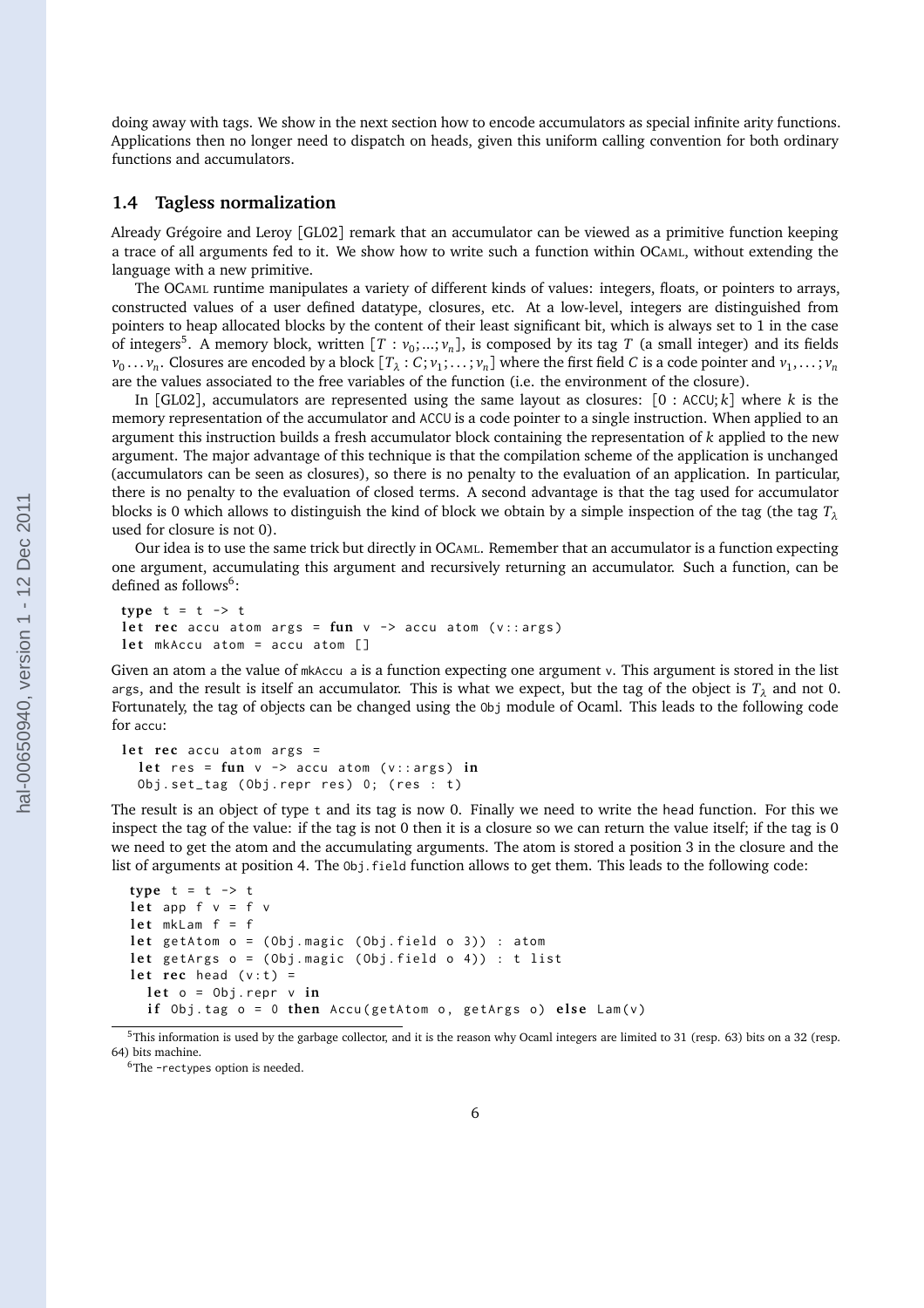Note that the app function simply performs the application (without matching the functional part) and that the mkLam function is the identity. In practice, these operators are inlined by the compiler and hence effectively disappear in the output code. The tags in the previous implementation played two roles: they allowed App f t to do the right thing depending on whether f was a function or an accumulator, and guide the readback. With our tagless implementation, we have made the calling convention for functions and accumulators uniform, and rely on the runtime of the target language to inform readback. We do not need tags during readback because the runtime can already distinguish between different kinds of values. Finally, the presence of unsafe operations, like Obj.repr and Obj.magic (which are untyped identity functions), is not a matter of concern in the sense that our *source* language is typed so we have no particular safety requirement in our *target* language.

# **2 Extension to the Calculus of Inductive Constructions**

In this section, we extend our approach to the Calculus of Inductive Constructions. Decidability of type checking only holds for *domain-full* terms, where variables are all explicitly annotated with their type at their binding site. However, one can still safely erase annotations on terms of the CIC when testing convertibility [BG05]. Furthermore, given a term with erased annotations it is possible to recover the type annotations from its type. We hence only consider a domain-free variant of the CIC.

### **2.1 The symbolic CIC**

The syntax of the symbolic calculus is extended with sorts, dependent products, inductive types, constructors, pattern matching and fixpoints:

Term 
$$
\ni
$$
  $t, P ::= x | t_1 t_2 | v | C_i(\vec{t}) | \case_{(P)} \text{of}(C_i(\vec{x_i}) \rightarrow t_i)_{i \in I} | \text{fix}_m(f : T := t)$   
\nVal  $\ni v ::= \lambda x.t | [k \vec{v}] | C_i(\vec{v})$   
\nAtom  $\ni k ::= \tilde{x} | s | \Pi x : t.t | \case_{(P)} k \text{of}(C_i(\vec{x_i}) \rightarrow t_i)_{i \in I} | \text{fix}_m(f : T := t)$ 

It is worth noting that we only represent here fully applied constructors. Indeed, since the *η* rule is admissible for the Calculus of Inductive Construction (and available in recent implementations of Coq), we may perform *η*-expansions where needed to preserve this invariant.

$$
\mathbf{case}_{\langle P\rangle} C_i(\vec{v}) \mathbf{of} (C_i(\vec{x_i}) \to t_i)_{i \in I} \to_t t_i \{ \vec{x_i} \leftarrow \vec{v} \}
$$

$$
\mathbf{case}_{\langle P\rangle}\left[k\right]\mathbf{of}(C_i(\vec{x_i})\to t_i)_{i\in I}\to_{\iota}[\mathbf{case}_{\langle P\rangle}\,k\,\mathbf{of}(C_i(\vec{x_i})\to t_i)_{i\in I}]
$$

$$
\mathbf{fix}_{m}(f: T := t) v_1 \dots v_{m-1} C_i(\vec{v}) \rightarrow_t t \{f \leftarrow \mathbf{fix}_{m}(f: T := t) \} v_1 \dots v_{m-1} C_i(\vec{v})
$$
 (t<sub>v</sub><sup>2</sup>)

$$
\mathbf{fix}_{m}(f: T := t) \, v_1 \dots v_{m-1} \, [k] \to_{\iota} [\mathbf{fix}_{m}(f: T := t) \, v_1 \dots v_{m-1} \, k] \tag{12}
$$

The rules  $\iota_v^1$  and  $\iota_v^2$  are the usual reduction rules for case analysis and fixpoints in the CIC. Fixpoints reduce only if their recursive argument (with index denoted by *m*) is a constructor. This prevents infinite unrolling of fixpoints during normalization.  $\iota_s^1$  and  $\iota_s^2$  are the symbolic counterparts, and handle the case when the argument is an accumulator. A new accumulator is created to represent the application of a fixpoint or a case analysis that cannot be reduced any further.

$$
\mathcal{R}_A(\mathbf{case}_{\langle P\rangle} k \, \mathbf{of}(C_i(\vec{x_i}) \to t_i)_{i \in I}) = \mathbf{case}_{\langle P\rangle} \mathcal{R}(k) \, \mathbf{of}(C_i(\vec{x_i}) \to \mathcal{N}(f(C_i(\overrightarrow{[x_i]}))))_{i \in I})
$$
\n
$$
\text{where } f = \lambda x. \mathbf{case}_{\langle P\rangle} x \, \mathbf{of}(C_i(\vec{x_i}) \to t_i)_{i \in I}
$$
\n
$$
\mathcal{R}_A(\mathbf{fix}_m(f: T := t)) = \mathbf{fix}_m(f: T := \mathcal{N}((\lambda f.t) [\tilde{f}]))
$$

Figure 1: Readback algorithm for pattern matching and fixpoints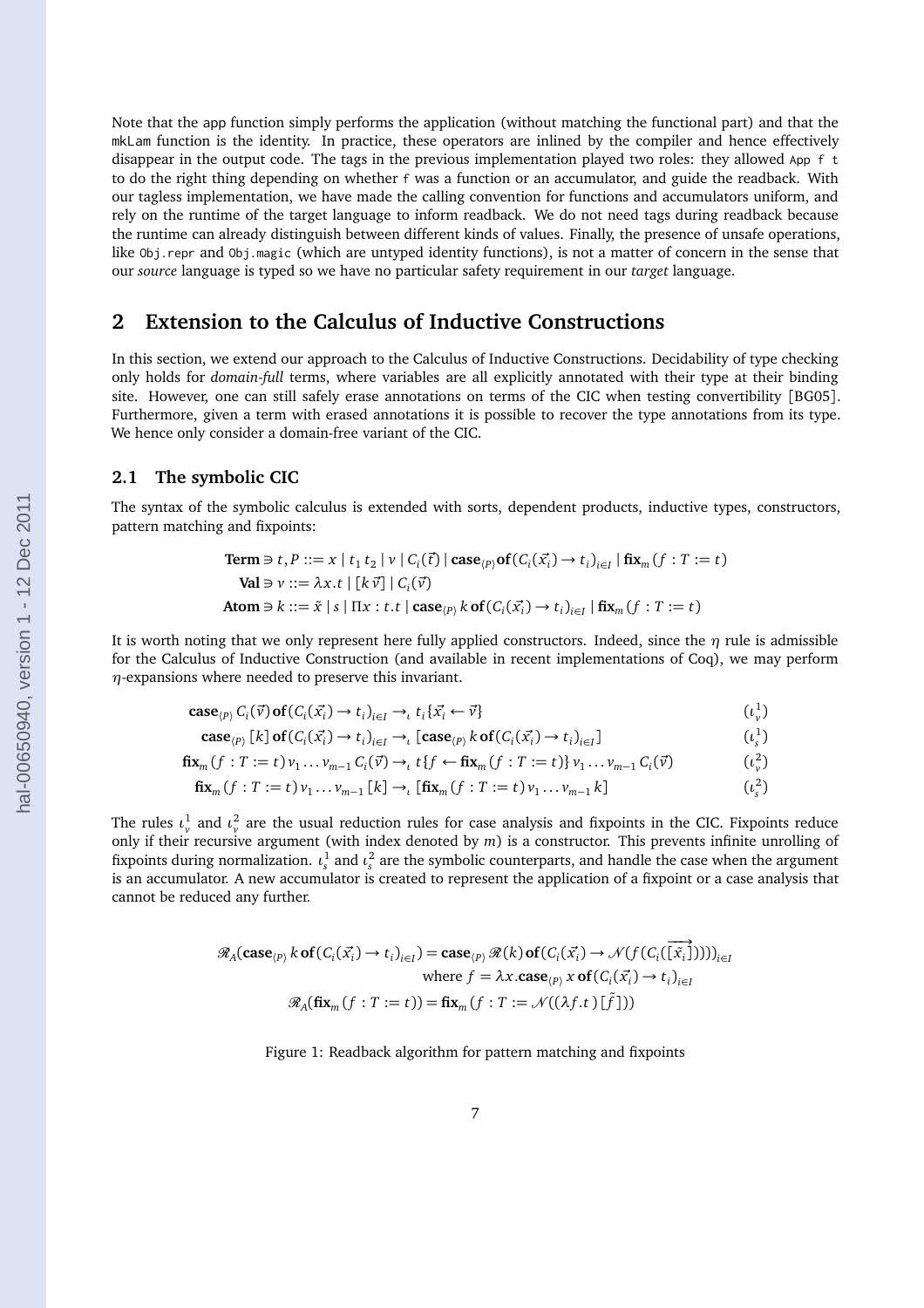```
\Gamma_S<sup>¬B</sup>
                                   B = mkAccu (Sort s)
          \ulcornerΠx : T.U\urcorner<sup>B</sup>
                             B = \text{mkAccu (Prod}(\ulcorner T \urcorner^B, \ulcorner \lambda x. U \urcorner^B))\int_{0}^{\infty} C_i(\vec{t})^{\pi B} = mkConstruct i [|\int_{0}^{\infty} \vec{t}^{\pi B}|]
\int \textbf{case}_{\langle P \rangle} t \textbf{ of } (C_i(\vec{x_i}) \to t_i)_{i \in I} \textbf{ }^{\exists B} =let rec case c =
                                                match c with
                                                 | \Gamma C_1(\vec{x_1})<sup>¬B∪{\vec{x_1}}</sup> -> \Gamma t_1<sup>¬B∪{\vec{x_1}}</sup>
                                                 | ...
                                                 | \Gamma C_n(\vec{x}_n)<sup>πB∪{\vec{x}_n}</sup> -> \Gamma t_n<sup>πB∪{\vec{x}_n}</sup>
                                                 | \Box -> mkAccu Match(\tilde{I},c,<sup>r</sup>P^{\neg B},case)
                                             \mathbf{in} case \ulcorner t\urcorner^B\int f \mathbf{f} \mathbf{x}_m (f : T := t)^{\neg B} =\textbf{let} fnorm f = \ulcorner t\neg^{B\cup\{f\}} in
                                            let rec f =mkLam ( fun x_1 -> ... -> mkLam (fun x_m ->
                                                 if is_accu x_m then
                                                      mkAccu (Fix (fnorm,T^{-B}, m)) x_1 ... x_melse fnorm f x_1 ... x_m) ... )
                                            in f
```
Figure 2: Compilation scheme of the extended calculus of symbolic reduction

Fig. 1 describes the readback algorithm. Readback of an accumulator representing a case analysis requires to normalize branches. As is the case for abstractions, bodies cannot be accessed directly, hence the need to apply the expression to trigger reduction. More precisely, if  $\textbf{case}_{(P)}$  *t*  $\textbf{of}(C_i(\vec{x_i}) \to t_i)_{i \in I}$  is in weak head normal form (*t* evaluates to an accumulator), we apply  $\lambda x$ .case<sub>(*p*)</sub>  $x$  of( $C_i(\vec{x}_i) \to t_i$ )<sub>*i*el</sub> successively to the constructors  $C_i(\vec{x}_i)$ where the  $\vec{x}$ <sup>*i*</sup> are accumulators representing free variables, recursively applying readback on the result.

#### **2.2 The translation**

The signature of our module Values needs to be extended accordingly to represent all possible heads and shapes of accumulators:

```
module type Values = sig
 type head =
   | ...
   | Construct o f int * t array
 type atom =
   | Var o f var
   | Sort o f sort
   | Prod o f t * t
   | Match of annot * t * t * (t -> t)
   | Fix of (t \rightarrow t) * t * int...
  val mkConstruct : int -> t array -> t
end
```
Here again, we keep track only of the informations that are relevant for the conversion test. Constructors are identified by an index into the list of constructors of the inductive type it belongs to, and carry a vector of arguments. Case analyses are characterized by the term being matched, the predicate which expresses the (possibly dependent) return type, and the branches.

The compilation scheme is extended accordingly, as shown in Fig. 2, where is\_accu is a simple auxiliary function defined as:

let is\_accu v = match head v with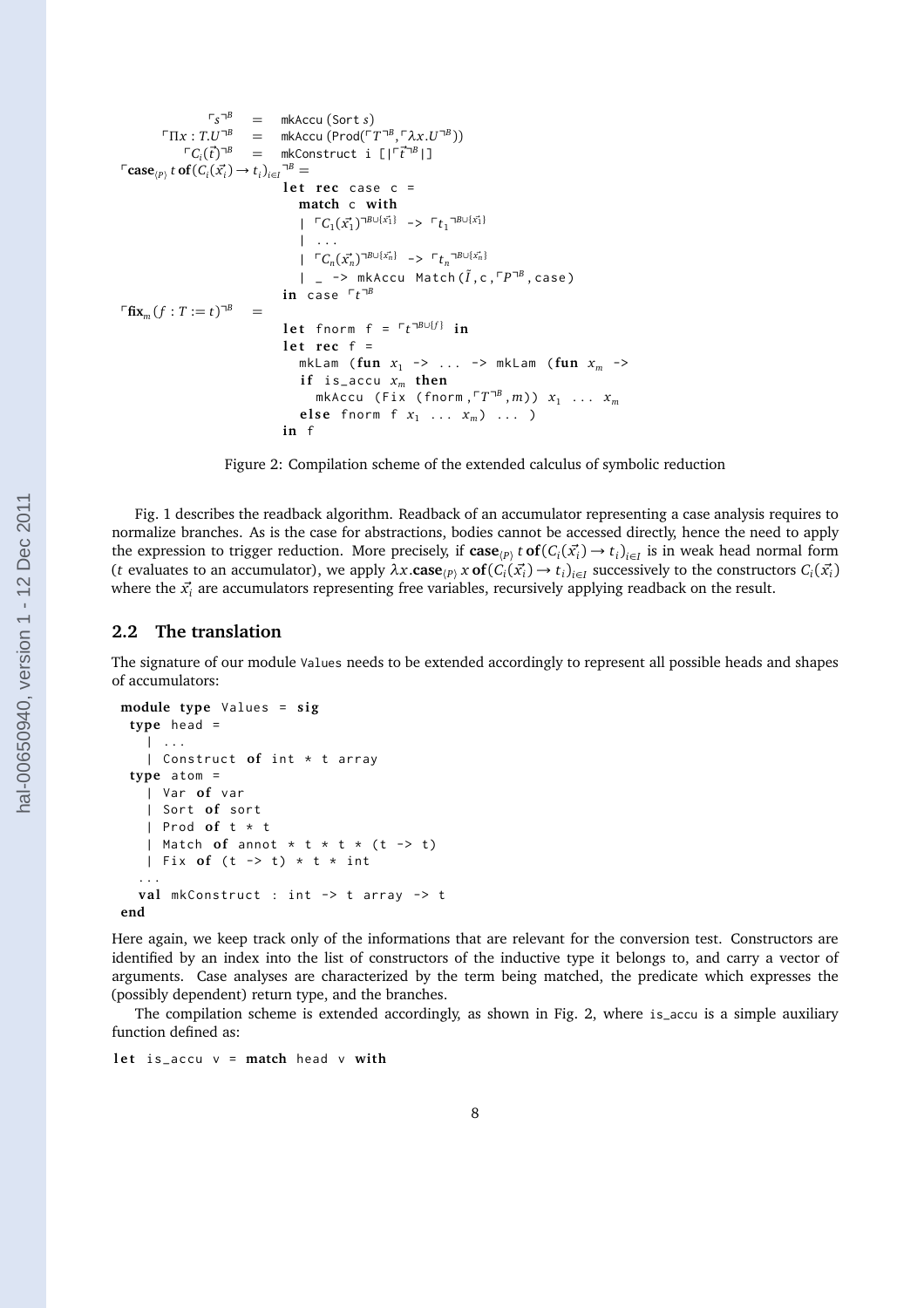| Accu \_ -> **t r u e** | \_ -> **f a l s e**

Compilation of pattern matching builds a recursive closure which can reduce to a branch if applied to a constructor or otherwise to an accumulator storing information that is necessary for the reification. In particular, the recursive closure case is stored in the accumulator. This function plays the role of  $\lambda x.$   $\bf{case}_{\langle P \rangle}$  x  $\bf{of}(C_i(\vec{x_i})$   $\to$   $t_i)_{i \in I}$ in the readback algorithm (cf Fig. 1). The use of such a recursive closure prevents exponential duplication of code.

The same kind of trick is used for fixpoints: the fnorm function parametrized by f encapsulates the body and the fixpoint itself is represented by a recursive closure expecting *m* arguments. If the *m*-th argument is an accumulator, then rule  $\iota_s^2$  applies, otherwise the fixpoint is reduced, as in  $\iota_v^2$ .

Following our first approach (with explicit tagging), a concrete implementation of constructors could be:

mkConstruct i args = Construct(i, args)

Instead, we map inductive types and constructors of the CIC to datatypes and constructors of the host language, thus avoiding any allocation overhead, superfluous indirections and benefiting from the host language's efficient implementation of pattern matching. Thus, the following inductive type

Inductive I := C1 : T1 | ... | Cn : Tn

is translated to:

**type**  $I = Accu_I$  of  $t \mid C1$  of  $t * \cdots * t \mid ... \mid Cn$  of  $t * \cdots * t$ 

where the signatures match the arity of each constructor. This allows us to interpret a constructor in the source term by a constructor of the host language.

 $m$ kConstruct i  $\vec{v}$  = Obj.magic  $C_i(\vec{v})$ 

OCAML represents non-constant constructors by a memory block and distinguishes them according to their tag. Since Accu\_I is the first non-constant constructor of the generated type, it will be attributed tag 0. This is compatible with our function head, which relies on the fact that we reserved tag 0 for accumulators.

#### **2.3 Optimizations**

To make the compilation scheme presented above more explicit, let us consider the addition over naturals defined as:

Fixpoint add (m n:nat):= match m with  $0 \Rightarrow n \mid S$  p => S(add p n) end.

Strict application of our compilation scheme would yield:

```
let norm_add f m n =
  let rec case_add m = match m with
    | Accu_nat - ->
      mk_sw_accu [...] (cast_accu m) pred_add (case_add f n)
    | Construct nat 0 -> n
    | Construct_nat_1 p -> Construct_nat_1 (f p n )
in
let rec add m = if is accu m then
    mk_fix_accu [...] fixtype_add normtbl_add m n
  e l s e case_add m n
in add
```
In the code above, some type information and annotations necessary to the reification have been elided, while some others are referred to by pred\_add, fixtype\_add and normtbl\_add.

However, in our real implementation, several optimizations are performed. First, in order to avoid building at each recursive call a closure representing the pattern matching, we inline one level of pattern matching. Then, if a fixpoint starts a case analysis on the recursive argument, as it is often the case, we can avoid the call to head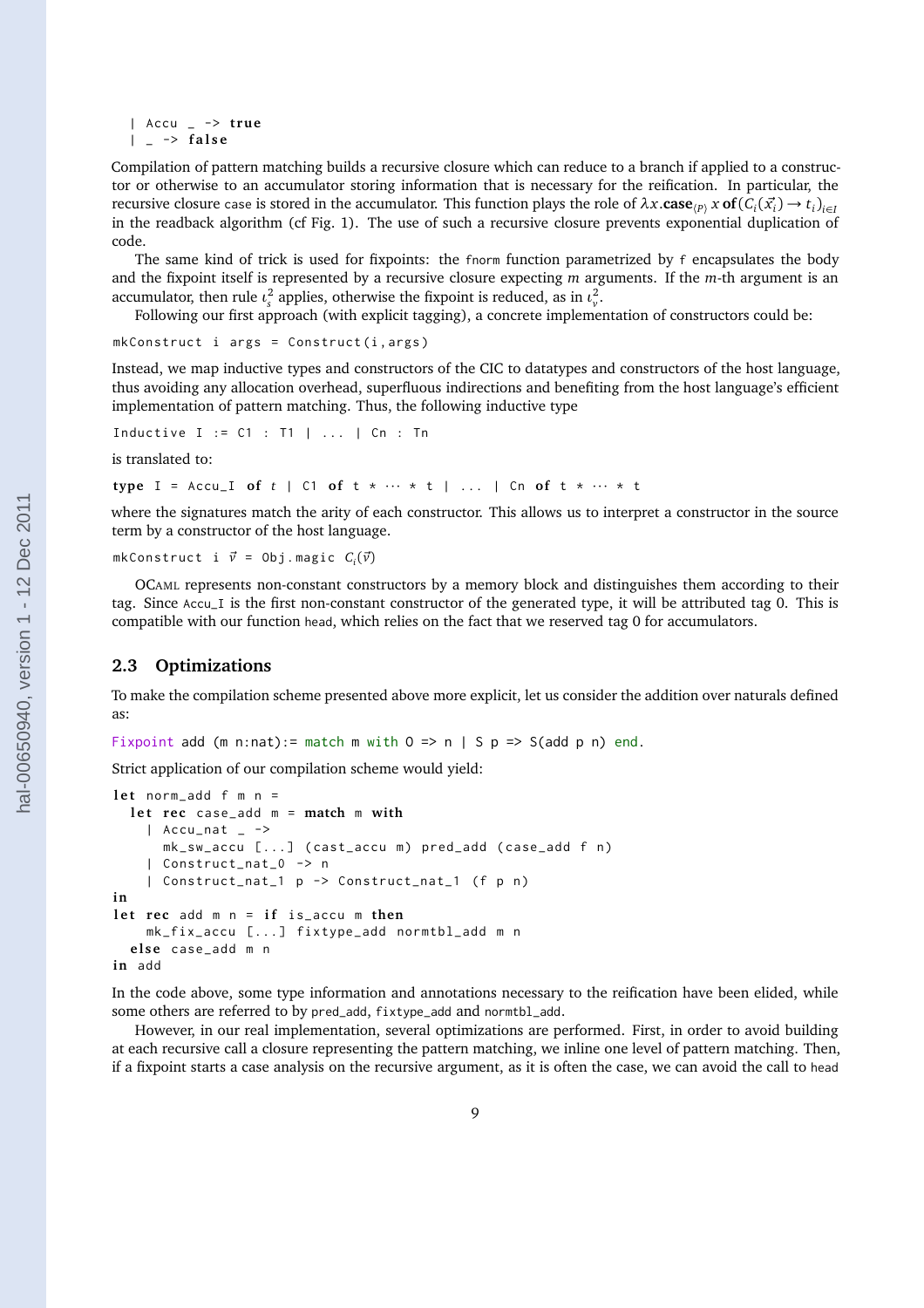since the pattern matching will capture the case when the argument is an accumulator. On our function add, the final code looks like:

```
let rec case_add f n m = match m with
  | Accu_nat - ->
    mk_sw_accu [...] (cast_accu m) pred_add (case_add f n)
   | Construct_nat_0 -> n
  | Construct nat 1 p -> Construct nat 1 (f p n)
let norm_add f m n = case_add f n m
let rec add m n = match m with
  | Accu_nat _ -> mk_fix_accu [...] fixtype_add normtbl_add m n
  | Construct_nat_0 -> n
  | Construct_nat_1 p -> Construct_nat_1 ( f p n )
```
### **3 Coinductive types**

The Calculus of (Co)Inductive Constructions supports the definition of corecursive data, which can be built using constructors of coinductive datatypes or cofixpoints. Corecursive data can be infinite objects like the elements of type stream:

```
CoInductive stream := Cons : nat -> stream -> stream.
CoFixpoint sone := Cons 1 sone.
CoFixpoint snat x := Cons x (snat (1+x)).
```
sone represents the infinite list of 1 and snat x the infinite list of naturals starting from x. To prevent infinite unrolling, the evaluation of cofixpoint is lazy. This means that sone is in normal form, and so is snat 0. Only pattern matching can force the evaluation of a cofixpoint, the reduction rule is the following<sup>7</sup>:

> **case**  $c \, d$  **with** ...  $\longrightarrow$  **case**  $(t \{f \leftarrow c\}) d$  **with** ... where  $c = \text{cofix } f := t$

Straightforward implementation of the reduction rule would lead to an inefficient evaluation strategy, since there is no sharing between multiple evaluations of  $c \, \bar{a}$ . To get an efficient strategy for cofixpoints, we use the same idea as OCAML, which roughly consists in representing a term of type 'a Lazy.t by a reference either to a value of type 'a (when the term has been forced) or to a function of type unit -> 'a. When forcing a lazy value, two cases appear: the reference points to the result of a previous evaluation, which can be directly returned, or to a function, in which case it is evaluated and the result is stored in the reference.

However, reduction rules of cofixpoints require that we keep track of the original term which has been forced. This leads to the following implementation:

```
type atom =
  | \cdot |...
  | Acofix_e o f t * ( t -> t ) * t
  | Acofix of t * (t -> t) * (unit -> t)let update atom v a =
   Obj.set_field (Obj.magic v) 3 (Obj.magic a)
let force v =if is_accu v then match get_atom v with
     | Acofix_e(<sub>-,-</sub>,v' ) -> v'
```
 $7$ The guard condition ensures that the reduction of a cofixpoint always produces a constructor.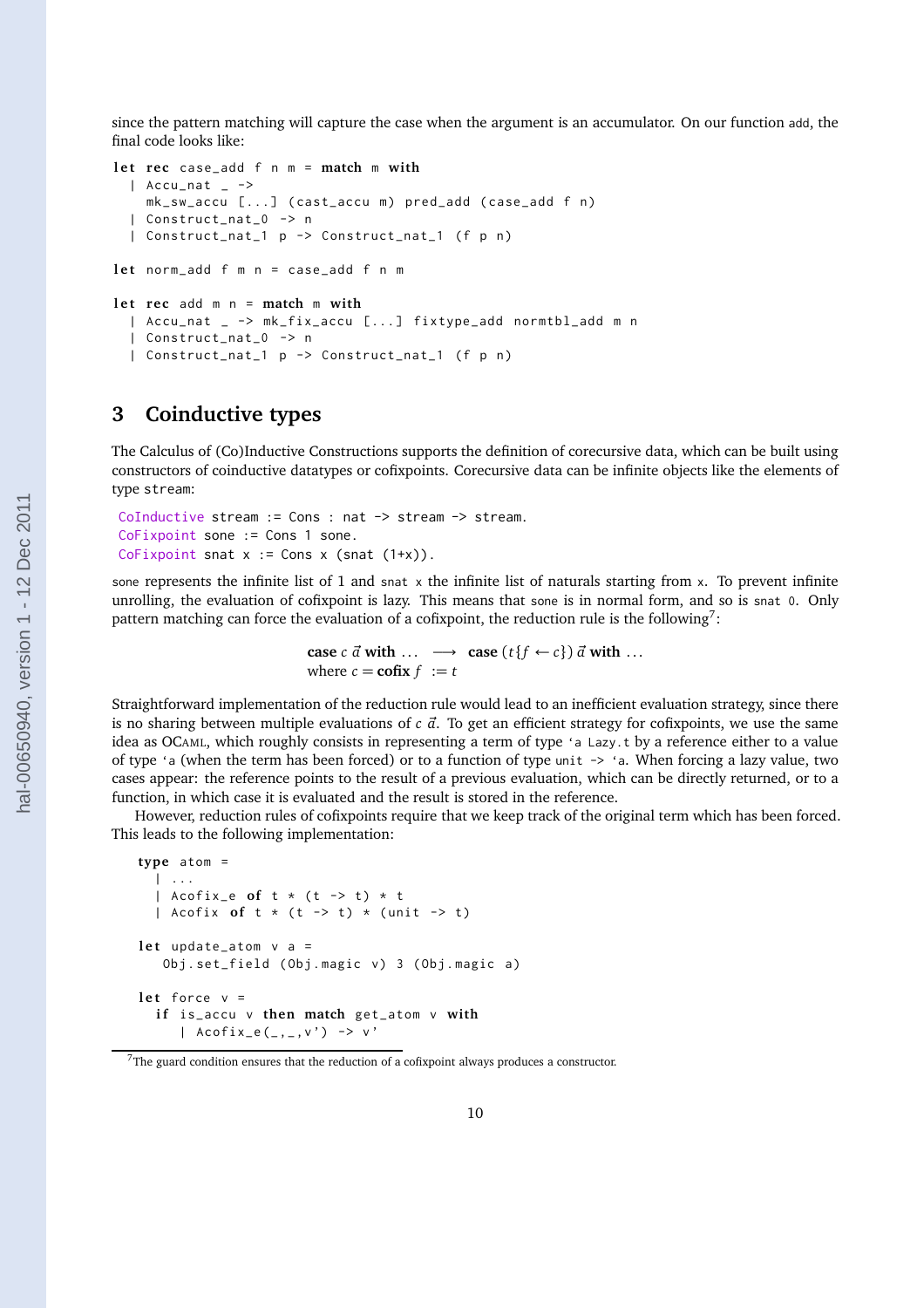```
| Acofix (t, norm, f) ->
       let v' = app\_list f (args\_accu v) () inupdate_atom v ( Acofix_e (t , norm v ')); v '
   | - \rightarrow v
e l s e v
```
To force a value, we first check if it is an accumulator. If not, it means that it is a constructor of a coinductive type which is returned unchanged. Otherwise, if the atom is an already evaluated cofixpoint, we return the stored result. If it is a cofixpoint which has not been evaluated, the function is applied to its accumulated arguments (through the app\_list routine) and the accumulator is updated with a new atom. In the last case, the accumulator is a neutral term.

Coinductive types have strictly the same compilation scheme as inductive types (c.f. Section 2.2). For cofixpoints, we use the following scheme:

```
\int \cot x f : T := t^{\exists B} =\textbf{let} fnorm f = \ulcorner t¬B∪{f} \textbf{in}let f = mk_accu dummy_atom in
     update\_atom f (Acofix(T^{nB}, fnorm, fun \rightarrow fnorm f));
     f
```
This is directly adapted from the compilation of fixpoints (c.f. Section 2.2). It is worth mentioning that the accumulator f is created first with a dummy atom and then updated with the real one whose definition depends on f (under a lambda abstraction). We use this construction to circumvent a limitation on the right hand side of **let rec** in OCAML. Finally, the compilation of pattern matching adds a force if the matched term has a coinductive type.

# **4 Benchmarks**

In order to assess the performance of our low-level approach, we compared our implementation (**Native compilation**) with two preexisting implementations of term conversion in the Coo proof assistant. The first one (**Standard reduction**) is based on an abstract machine that manipulates syntactic representations of terms using a lazy evaluation strategy. The second one (**Bytecode interpreter**), is the bytecode based virtual machine using a call-by-value evaluation strategy described in [GL02].

To ensure a meaningful comparison, we extracted most of our benchmarks from real-world use cases in a variety of settings:

**BDD** is an implementation of binary decisions diagrams [VGLPAK00], which checks if a given proposition is a tautology. In our example, we ran it on an expression of the pigeonhole principle: if *n* pigeons are put in  $n - 1$ holes, there cannot be only one pigeon in each hole.

**Four colour** is the reducibility check of configurations in the formal proof of the four colour theorem by Gonthier and Werner [Gon07], which represents most of the computation time of the whole proof.

**Lucas-Lehmer** is an implementation of Lucas-Lehmer primality test which decides if a given Mersenne number is prime or not.

**Mini-Rubik** checks that any position of the 2x2x2 Rubik's is solvable in at most 11 moves, using machine integers and arrays which we were able to port to our approach without extra cost, because the whole OCAML language is accessible to our compiler. The original formalization was described in [The08].

**Cooper** implements Cooper's quantifier elimination on a formula with 5 variables.

**RecNoAlloc** triggers  $2^{27}$  trivial recursive calls (i.e. without memory allocation to store the result). This aims at measuring pure performance impact, when garbage collection is not significantly involved.

We ran the benchmarks on two different architectures (32 and 64 bits), because some optimizations of Coq's bytecode interpreter like the use of threaded code are available only on 32-bits environments. This accounts for the different ratios between **Bytecode interpreter** and **Native compilation** since the latter is not impacted by such limitations.

Most of the results show a speed-up factor ranging from 2 to 5, which is typical of the expected speed-ups when going from bytecode interpretation to native-code compilation. It is worth noting that the performance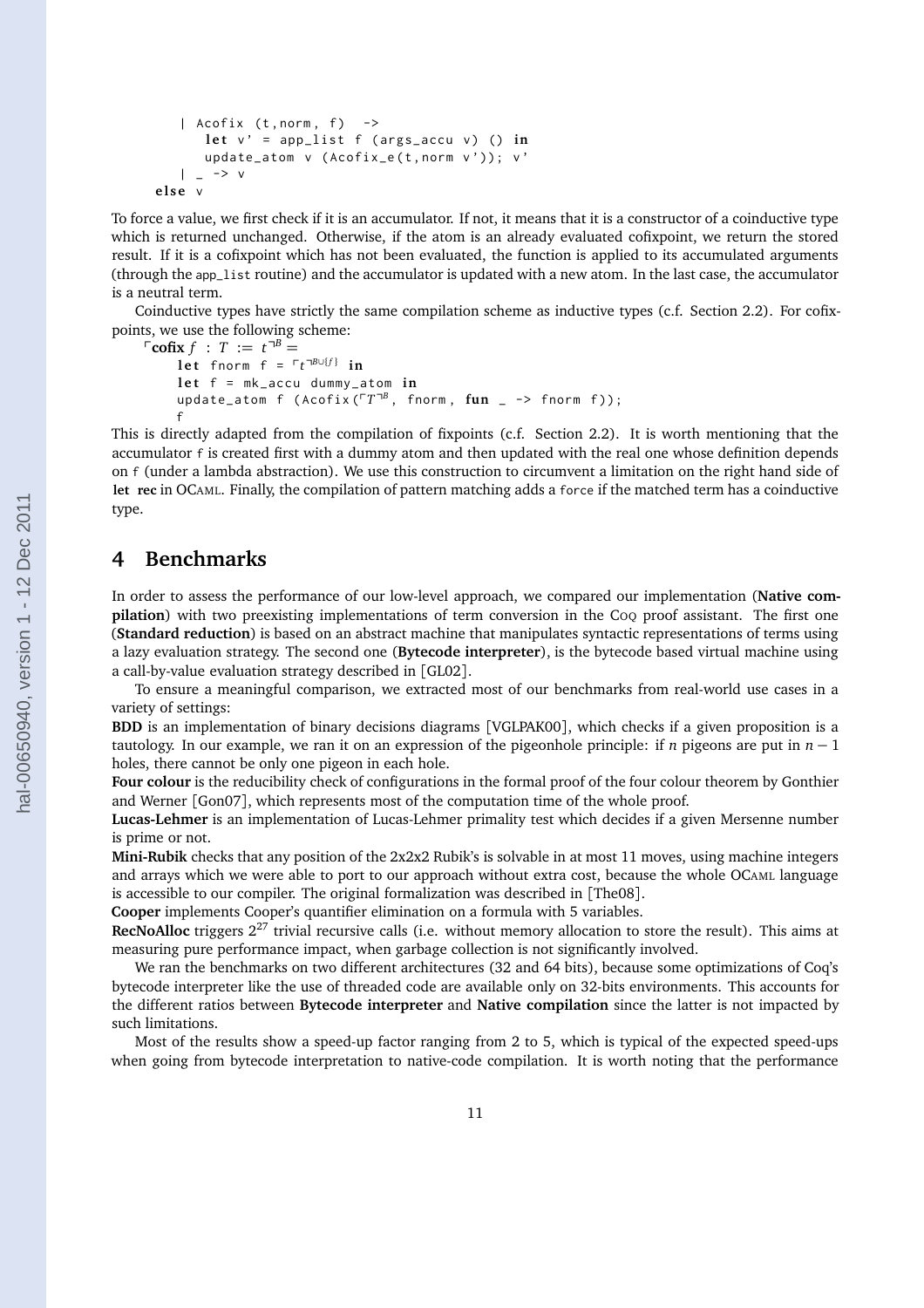|                   | <b>Standard reduction</b>     | <b>Bytecode interpreter</b> | <b>Native compilation</b> |
|-------------------|-------------------------------|-----------------------------|---------------------------|
| <b>BDD</b>        | 4min53s (100%)                | 21,98s (7,5%)               | 11,36s (3,9%)             |
| Four colour       | not tested                    | 3h7min (100%)               | 34min47s (18,6%)          |
| Lucas-Lehmer      | $\overline{10}$ min10s (100%) | 29,80s (4,9%)               | 8,47s (1,4%)              |
| Mini-Rubik        | Out of memory                 | 15,62s (100%)               | 4,48s (28,7%)             |
| Cooper            | not tested                    | 48,20s (100%)               | 9,38s (19,5%)             |
| <b>RecNoAlloc</b> | 2min27s (100%)                | 14,32s (9,7%)               | 1,05s(0,7%)               |
|                   |                               |                             |                           |
|                   | <b>Standard reduction</b>     | <b>Bytecode interpreter</b> | Native compilation        |
| <b>BDD</b>        | 6min1s (100%)                 | 18,08s (5,0%)               | 11,28s (3,1%)             |
| Four colour       | not tested                    | 2h24min (100%)              | 46min34s (32,3%)          |
| Lucas-Lehmer      | $\overline{15}$ min56s (100%) | 21,59s (2,3%)               | 10,04s (1,1%)             |
| Mini-Rubik        | Out of memory                 | 14,06s (100%)               | 3,99s (28,4%)             |
| Cooper            | not tested                    | 37,88 (100%)s               | 10,18s (26,9%)            |

Table 1: Benchmarks run on a (a) 64 bits architecture and (b) 32 bits architecture, both with 4GB memory. improvement is particularly significant on examples involving less garbage collection. This is highlighted by **RecNoAlloc** where the speed-up factor lies between 7 and 14, depending on the architecture.

We also used **Cooper** and **RecNoAlloc** to assess the gap between our reference implementation of tagless normalization with a preliminary tagged version, achieving respectively 1.5 and 2.5 speed-up factors in favour of the former. Also, the program obtained through extraction on **RecNoAlloc** produces an OCAML program running at 76% of the time spent by its **Native compilation** equivalent. The performance penalty over the extracted version can be attributed to the overhead of having to check the guard condition at every recursive call, showing that our compilation scheme achieves close to the best performance that could possibly be achieved on a call-byvalue evaluator.

# **Conclusion**

The move towards greater automation and reduced proof sizes shifts away some of the burden of formalizing mathematics from the user and the tactics. The flip side is a greater pressure on the implementation of the proof checker, with the checking of the proof of the four colour theorem quite simply unfeasible without introducing some form of compilation of proof terms. Even checking based on a bytecode compilation scheme takes upward of 3 hours on a desktop machine. We have presented in this paper a more than fivefold improvement on this total checking time, enabling the widespread use of proof by reflection techniques in ever larger and greater developments in mathematics and software verification.

The approach we propose is cheap enough that it can readily be implemented in most any interactive proof environment where computing with proofs is pervasive, without expert knowledge on compilation technology. The correctness of our approach is in part contingent upon the correctness of the compiler, whose entire code enters the trusted base. However, the chosen compiler is already in the trusted base of the proof assistant if the target language of the translation described here and the implementation language of the proof assistant coincide. A certified compiler for the target language would certainly be of interest here to reduce the trusted base.

Since the whole target language is available to our translation routine, we have successfully implemented new features such as machine-native integers and persistent arrays nearly for free, whereas approaches based on ad-hoc compilers or runtimes require extra work each time an extension is needed.

Our tagged implementation is portable across any functional programming language, while our tagless implementation makes use of OCAML specific extensions that are already partially implemented in other typed languages. In particular, the unpackClosure# primitive of the GHC compiler for Haskell might well be sufficient for our purposes. Further investigation into the feasibility and trade-offs of this optimization for other languages is left as future work.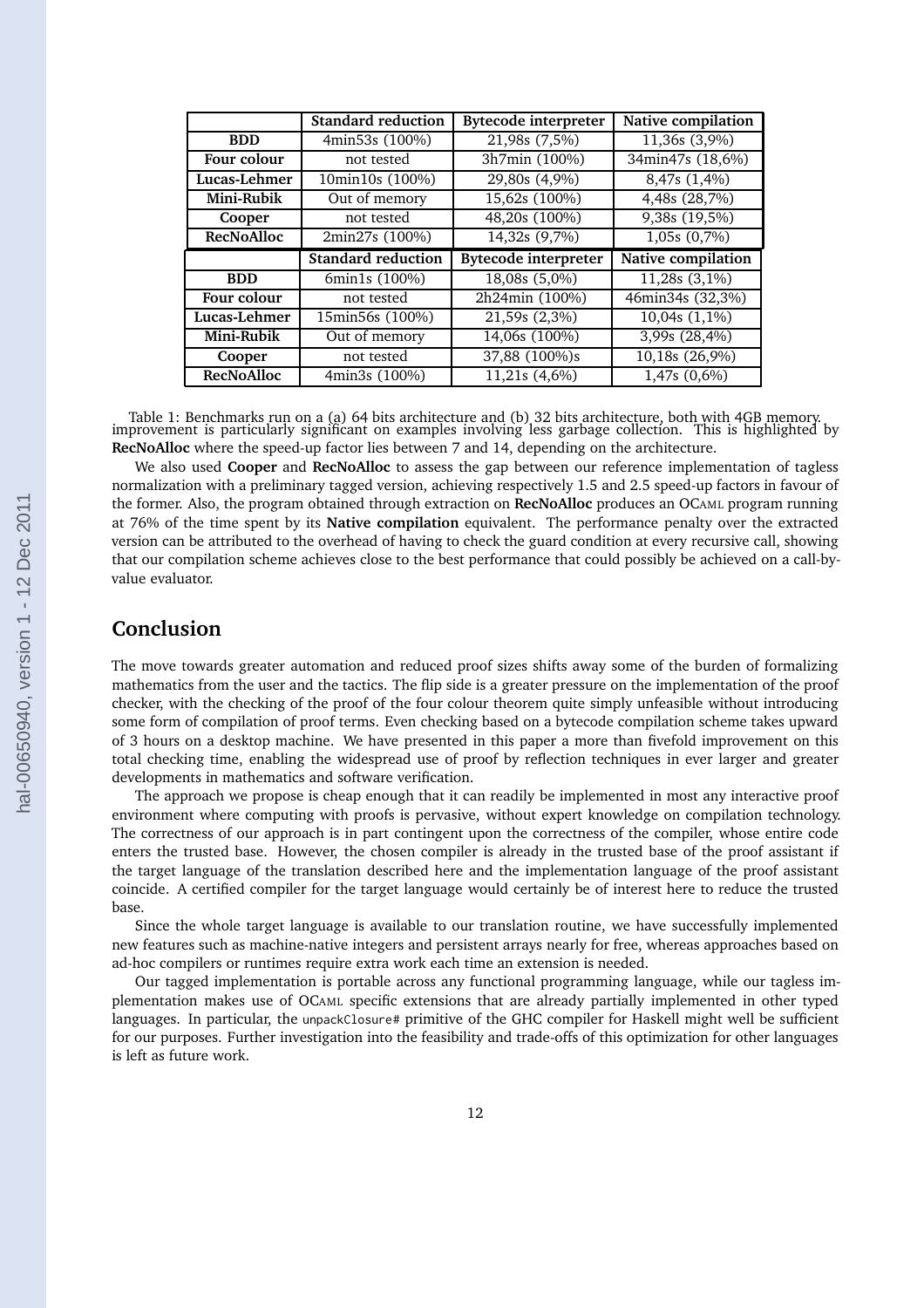### **References**

- [AHN08] Klaus Aehlig, Florian Haftmann, and Tobias Nipkow. A compiled implementation of normalization by evaluation. In Otmane Mohamed, César Muñoz, and Sofiène Tahar, editors, *TPHOL*, volume 5170 of *LNCS*, pages 39–54. Springer Berlin / Heidelberg, 2008.
- [BG05] B. Barras and B. Grégoire. On the role of type decorations in the calculus of inductive constructions. In *Computer Science Logic*, pages 151–166. Springer Berlin / Heidelberg, 2005.
- [Boe10] Mathieu Boespflug. Conversion by evaluation. In *Proceedings of the Twelfth Internation Symposium on Practical Aspects of Declarative Languages*, Madrid, Spain, 2010.
- [Bou97] Samuel Boutin. Using reflection to build efficient and certified decision procedures. In Martín Abadi and Takayasu Ito, editors, *Theoretical Aspects of Computer Software*, volume 1281 of *Lecture Notes in Computer Science*, pages 515–529. Springer Berlin / Heidelberg, 1997.
- [BS91] U. Berger and H. Schwichtenberg. An inverse of the evaluation functional for typed *λ*-calculus. In *LICS'91*, pages 203–211, 1991.
- [CP90] T. Coquand and C. Paulin. Inductively defined types. In *Proceedings of the international conference on Computer logic*, pages 50–66. Springer-Verlag, 1990.
- [Dan96] Olivier Danvy. Type-directed partial evaluation. In *Proceedings of the 23rd ACM SIGPLAN-SIGACT symposium on Principles of programming languages*, POPL '96, pages 242–257, St. Petersburg Beach, Florida, United States, 1996. ACM.
- [FR04] A. Filinski and H. K. Rohde. A denotational account of untyped normalization by evaluation. In *Proceedings of the 7th International Conference in Foundations of Software Science and Computation Structures*. Springer Berlin / Heidelberg, 2004.
- [GL02] B. Grégoire and X. Leroy. A compiled implementation of strong reduction. In *Proceedings of the seventh ACM SIGPLAN international conference on functional programming*, pages 235–246. ACM, 2002.
- [GM05] Benjamin Grégoire and Assia Mahboubi. Proving equalities in a commutative ring done right in coq. In Joe Hurd and Tom Melham, editors, *Theorem Proving in Higher Order Logics*, volume 3603 of *Lecture Notes in Computer Science*, pages 98–113. Springer Berlin / Heidelberg, 2005.
- [GM08] Georges Gonthier and Assia Mahboubi. A Small Scale Reflection Extension for the Coq system. Research Report RR-6455, INRIA, 2008.
- [Gon07] G. Gonthier. The four colour theorem: Engineering of a formal proof. In Deepak Kapur, editor, *ASCM*, volume 5081 of *Lecture Notes in Computer Science*, page 333, Singapore, 2007. Springer Berlin / Heidelberg.
- [Har95] John Harrison. Metatheory and reflection in theorem proving: A survey and critique. Technical Report CRC-053, SRI Cambridge, Millers Yard, Cambridge, UK, 1995.
- [Lin05] S. Lindley. *Normalisation by evaluation in the compilation of typed functional programming languages*. PhD thesis, University of Edinburgh., 2005.
- [The08] L. Thery. Proof pearl: Revisiting the mini-rubik in coq. In *Theorem proving in higher order logics: 21st international conference, TPHOLs 2008, Montreal, Canada, August 18-21, 2008: proceedings*, volume 5170, page 310. Springer Verlag, 2008.
- [VGLPAK00] Kumar Neeraj Verma, Jean Goubault-Larrecq, Sanjiva Prasad, and S. Arun-Kumar. Reflecting bdds in coq. In Jifeng He and Masahiko Sato, editors, *ASIAN*, volume 1961 of *LNCS*, pages 162–181. Springer, 2000.